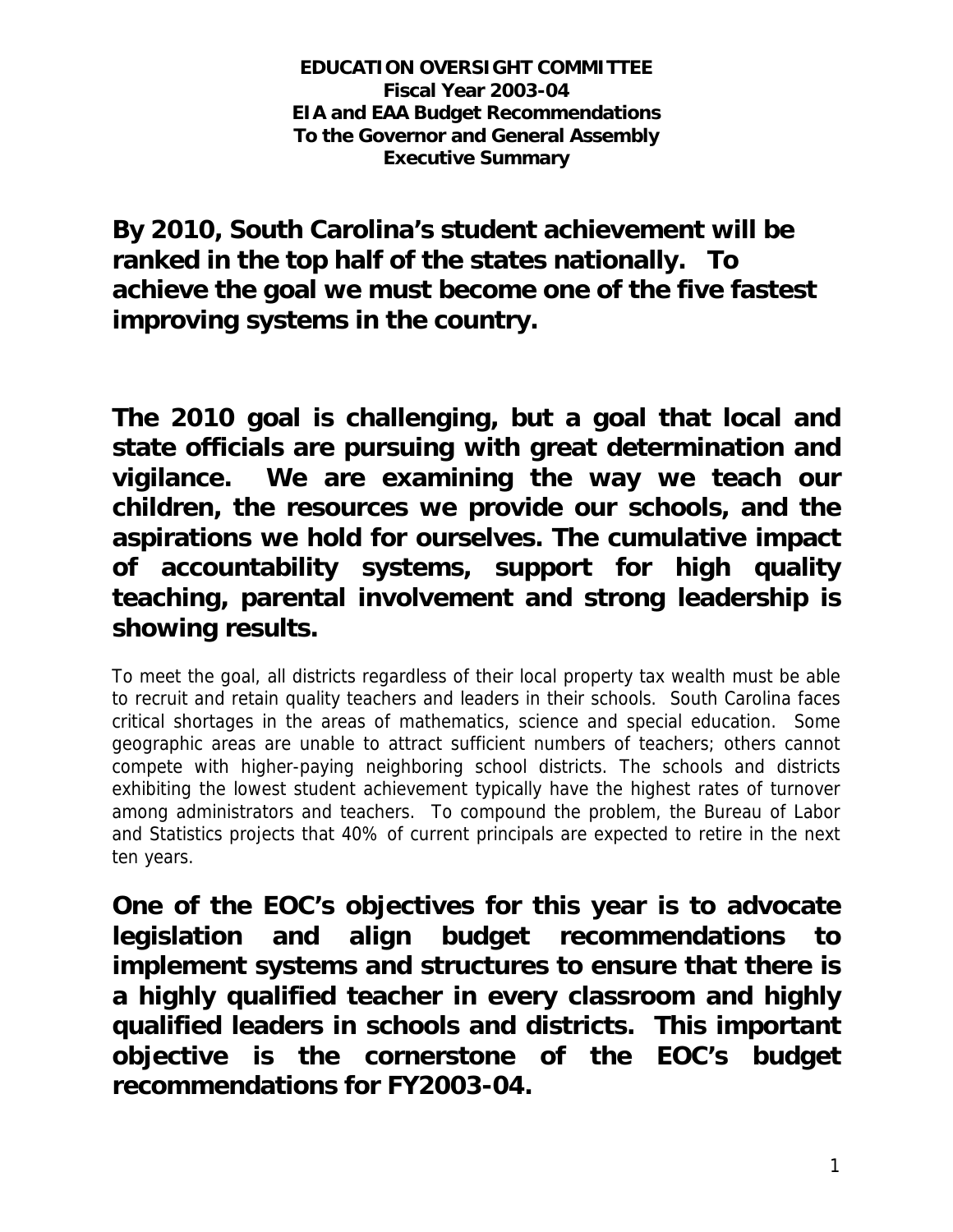First, the EOC proposes the following programs and initiatives to address leadership at the district, school and classroom levels:

- Provide funding for professional development for all school board members and superintendents with training to focus on how to promote the success of historically underachieving students and how to obtain high levels of community and parental support for higher student achievement (\$151,570)
- Assist schools and districts in the identification and development of existing teachers and community leaders for administrative positions through multi-year grants to districts (\$250,000)
- Expand the responsibilities of the Center for Teacher Recruitment to include the identification of teacher supply and demands by geographic regions and certification categories. The Center would also be responsible for reporting to the EOC and the State Department of Education on current teacher recruitment and retention strategies and on recommendations for initiatives to assist districts in retention efforts. (\$195,577)
- Fund three new centers at the Centers of Excellence which will focus on training pre-service teachers to be better prepared to work with children and their families in low-performing schools (\$150,000)
- Expand the Teacher Cadet Program to all high schools in order to recruit additional students into the teaching profession (\$100,000)
- Create a multi-year grant program for districts to implement performance contracts with teachers and principals based on student academic goals (\$250,000)
- Fund the next cohort of students entering the Teaching Fellows Program (\$1,138,696)

Regarding teacher salaries, the Office of Research and Statistics has projected the southeastern average teacher's salary for FY2003-04 to be \$40,659. For the prior school year the average teacher salary in South Carolina was \$39,923, and the projected salary for the current year is \$40,148. In its budget recommendations to the EOC and the Governor, the Department of Education determined that the EIA teacher salary supplement and related fringe benefit appropriations could be reduced by \$84.7 million if the EFA is fully funded at an increase of \$194.5 million. Without knowing the level of EFA funding that the General Assembly will appropriate, the EOC could not recommend a reduction of \$84.7 million. The EOC did recognize that there will be an increase in the number of teacher specialists hired, there will be an increase in the number of teacher specialists earning National Board Certification, and there will likely be an increase in EFA funding in Fiscal Year 2003-04. Consequently, the EOC did recommend a reduction of only \$10.4 million reduction in the EIA teacher salary supplement to guarantee an average teacher salary of at least \$40,959.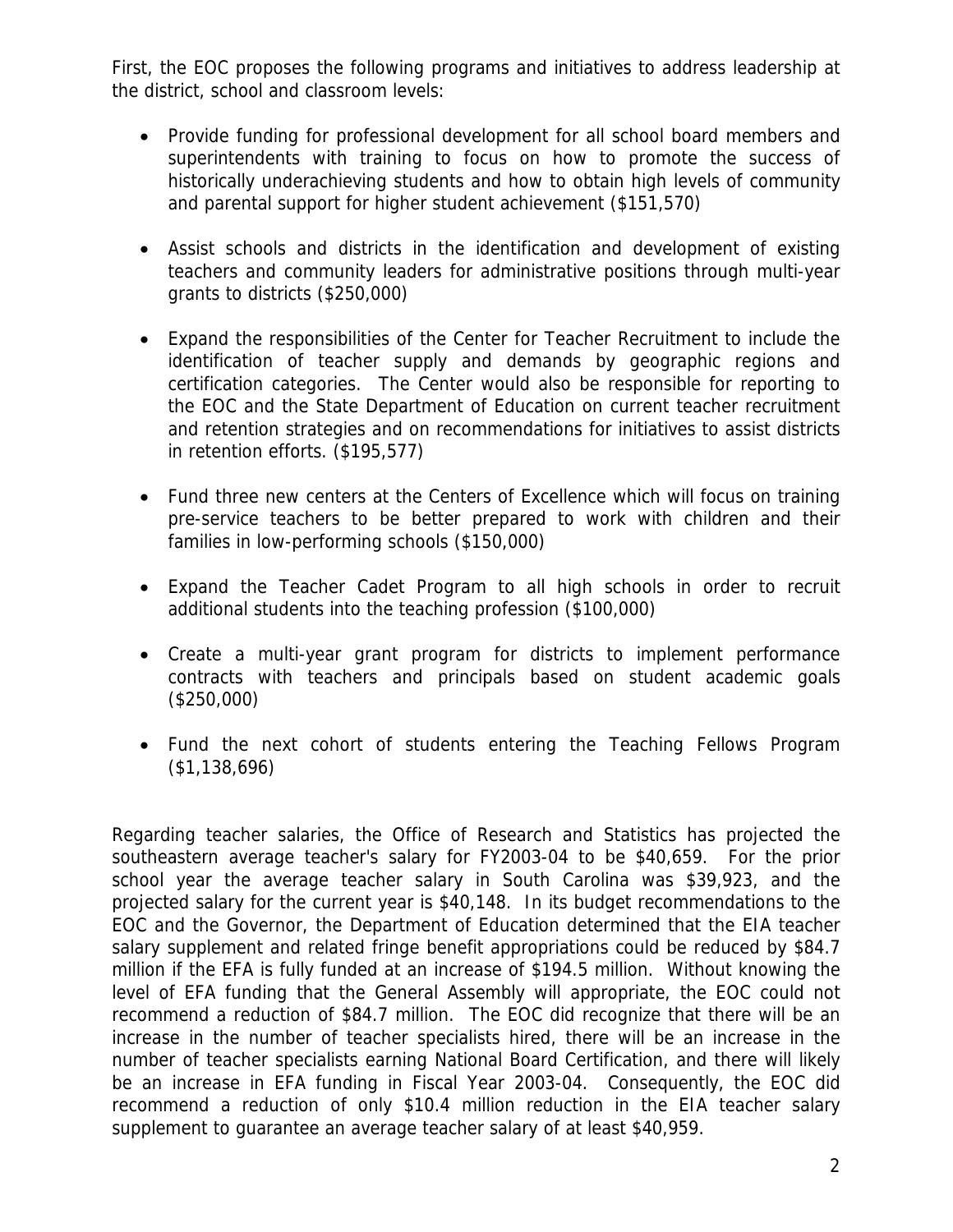Second, in order to meet the goal and the requirements of the federal legislation No Child Left Behind, South Carolina must continue to fund the EAA and related initiatives. The EOC recommends that the following initiatives be funded using recurring or nonrecurring funds from revenues sources as determined by the General Assembly. These initiatives will assist educators and policymakers in making data-based decisions, to satisfy reporting and evaluation requirements, and to document longitudinal student progress. The objective is to provide administrators, educators, parents, students, and state policymakers with timely, efficient and consistent information on South Carolina's education system.

- Fund a data warehouse that will link data from different sources and years (\$1,041,200)
- Fund the provision and maintenance of student identifiers (\$1,000,000)
- Fund the development and maintenance of a system through consortiums of districts that will allow parental access to student data on the Web (\$1,450,000)
- Allocate EIA funds for the mailing of the parent survey so that the results of the survey can be used to improve local schools (\$150,000)
- Fund the purchase of calculators for students taking end-of-course tests for Algebra I/Mathematics for the Technologies II (\$2,000,000)

Regarding the technical assistance component of the EAA, the EOC recommends that nonrecurring Lottery Funds appropriated for technical assistance be funded in recurring funds and that the total amount of funds allocated to technical assistance in the current fiscal year be maintained at the same level in Fiscal Year 2003-04. The reallocation of existing technical assistance monies would fund 300 teacher specialists, which represents five teacher specialists at 60 schools. In the current fiscal year there are 203 teacher specialists employed. Second, approximately \$5.8 million would be allocated for technical assistance services to below average schools. Third, all below average and unsatisfactory schools would also be eligible for a homework center at \$25,000 per center. All below average and unsatisfactory schools would be also eligible for a retraining grant at an average allotment of \$30,000 per school. And, two additional principal specialists would be funded for a total of ten. In addition, the EOC recommends \$2.0 million for the Palmetto Gold and Silver Award program.

It is important to note the following. The EOC continues to evaluate the effectiveness of the technical assistance programs, publishing the first formative review of the Teacher Specialist on Site Program in December. Second, based on the 2002 report cards, 230 report card units were rated below average or unsatisfactory as compared to 271 in 2001. Conversely, thirty-four (34) schools, which had previously scored average or better, scored below average or unsatisfactory in 2002. In 2004 the bar will be raised for schools. Students will be expected to perform at a higher level. Consequently, the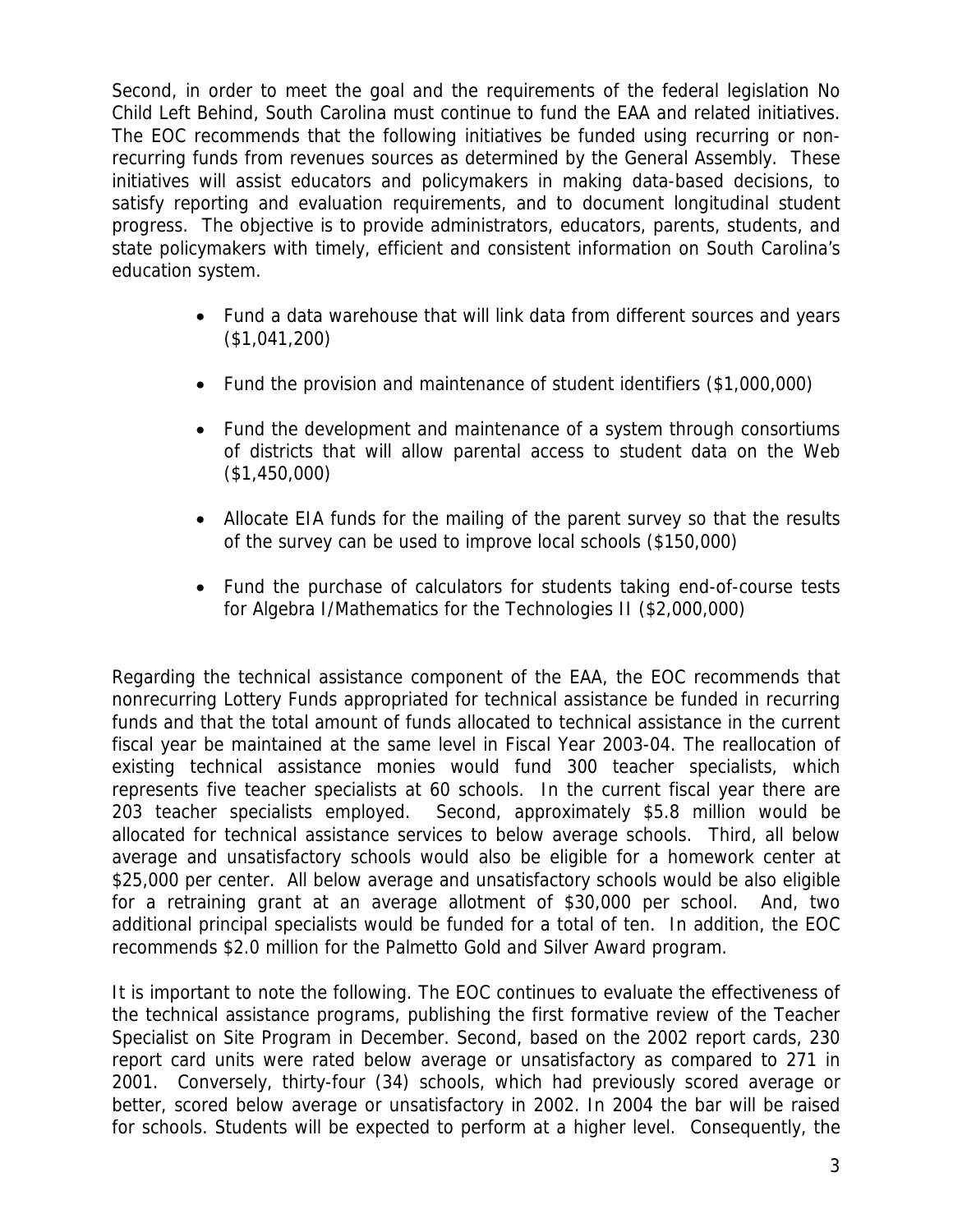EOC recommends increasing the amount allocated to the Gifted and Talented Program to fully fund all academically gifted and talented students in grades 3-7 and to increase the appropriation to Act 135 by the EFA inflation factor of 3.2%. The EOC also recommends an increase in the Advanced Placement Program of \$800,000 to support higher academic achievement.

Finally, the EOC recommends that several EIA programs not be funded or funded at a reduced cost. These programs include the Sumter Environmental Initiative and the Winthrop Child Abuse Awareness Center that did not submit program and budget reports.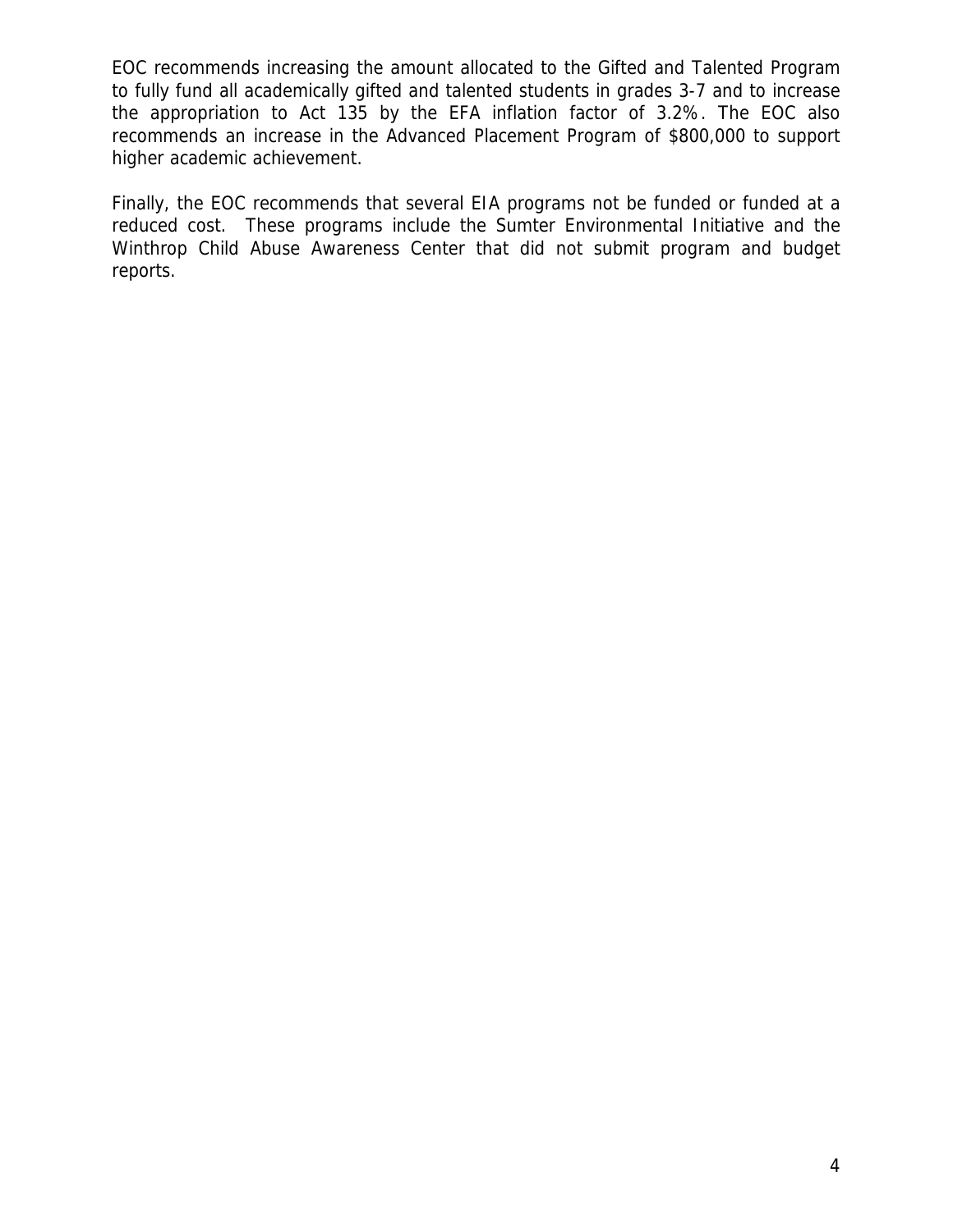| <b>EOC BUDGET RECOMMENDATIONS for the EIA</b> |                        |                                            |                               |
|-----------------------------------------------|------------------------|--------------------------------------------|-------------------------------|
|                                               | Fiscal Year 2003-04    |                                            |                               |
|                                               |                        |                                            |                               |
| <b>REVENUES</b>                               |                        |                                            |                               |
| 2003-04 EIA Revenue                           | 546,986,435            |                                            |                               |
| Projection                                    |                        |                                            |                               |
| 2002-03 EIA Base                              | 543,282,467            |                                            |                               |
| Appropriation                                 |                        |                                            |                               |
|                                               |                        |                                            |                               |
| <b>ADDITIONAL REVENUES:</b>                   | 3,703,968              |                                            |                               |
|                                               |                        |                                            |                               |
|                                               | <b>EOC</b>             |                                            |                               |
| <b>EIA Programs:</b>                          | <b>Recommendation:</b> | <b>Explanation:</b>                        | <b>Funded Outside</b><br>EIA: |
| <b>Advanced Placement</b>                     | 800,000                | To fund increase in number of teacher      |                               |
|                                               |                        | institutes and to defray increased cost of |                               |
|                                               |                        | AP tests. Objective is to increase         |                               |
|                                               |                        | academic preparation, achievement and      |                               |
|                                               |                        | rigor at the high school level.            |                               |
|                                               |                        |                                            |                               |
| Gifted and Talented Program                   | 5,144,979              | Increase would fully                       |                               |
|                                               |                        | fund academically                          |                               |
|                                               |                        | gifted and talented                        |                               |
|                                               |                        | students in grades 3-                      |                               |
|                                               |                        | 7. Objective would be                      |                               |
|                                               |                        | to increase number of                      |                               |
|                                               |                        | students scoring                           |                               |
|                                               |                        | proficient and                             |                               |
|                                               |                        | advanced on PACT.                          |                               |
|                                               |                        | Annually, EOC has recommended that this    |                               |
| <b>Higher Education Awareness</b>             | (402, 250)             | program not be funded in the EIA.          |                               |
| Program                                       |                        |                                            |                               |
| Act 135                                       | 3,853,197              | Increase appropriation by EFA inflation    |                               |
|                                               |                        | factor of 3.2%                             |                               |
| <b>Teacher Salary Supplement</b>              | (10, 583, 258)         | EOC assumes that                           |                               |
|                                               |                        | General Assembly will                      |                               |
|                                               |                        | increase appropriation                     |                               |
|                                               |                        | for EFA at a level that                    |                               |
|                                               |                        | will require less funds                    |                               |
|                                               |                        | in Teacher Salary                          |                               |
|                                               |                        | Supplement in order                        |                               |
|                                               |                        | to provide for \$300                       |                               |
|                                               |                        | above the SE average                       |                               |
|                                               |                        | teacher salary of                          |                               |
|                                               |                        | \$40,659.                                  |                               |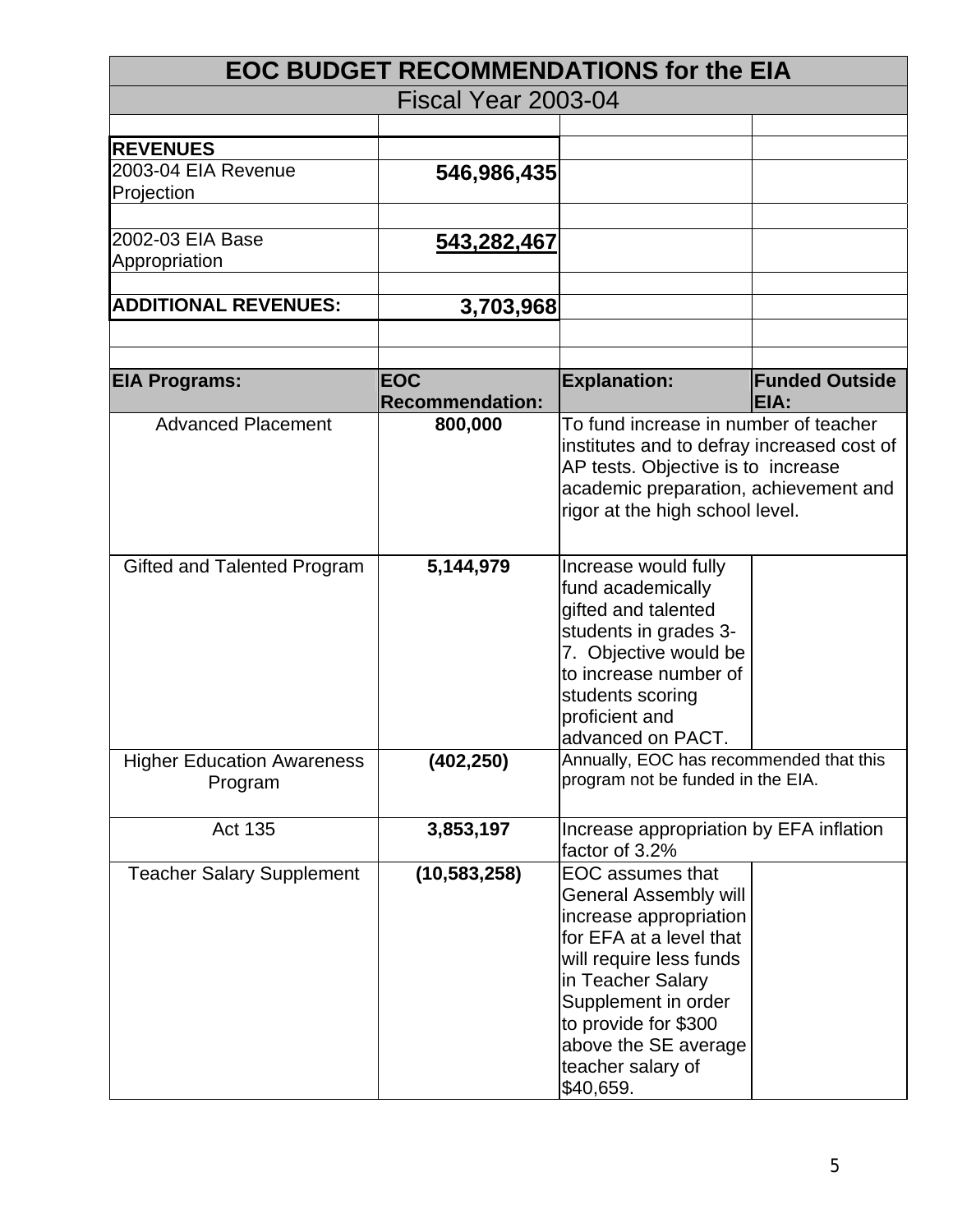| <b>EAA Technical Assistance</b><br>Programs<br><b>Mailing of Parent Survey</b> | $\bf{0}$<br>150,000                  | <b>EOC</b> recommends<br>reallocation of existing<br>funds for technical<br>assistance as<br>described on the<br>attached chart.<br>Required by the EAA and the Parental<br>Involvement in Their Children's                                                                                                                                                                                                                                                                                                                                                                      |                               |
|--------------------------------------------------------------------------------|--------------------------------------|----------------------------------------------------------------------------------------------------------------------------------------------------------------------------------------------------------------------------------------------------------------------------------------------------------------------------------------------------------------------------------------------------------------------------------------------------------------------------------------------------------------------------------------------------------------------------------|-------------------------------|
|                                                                                |                                      | Education Act, the parent survey should<br>be mailed to parents with a return,<br>postage-paid envelope to ensure the<br>confidentially and validity of the survey<br>results.                                                                                                                                                                                                                                                                                                                                                                                                   |                               |
| <b>EIA Programs:</b>                                                           | <b>EOC</b><br><b>Recommendation:</b> | <b>Explanation:</b>                                                                                                                                                                                                                                                                                                                                                                                                                                                                                                                                                              | <b>Funded Outside</b><br>EIA: |
| Data Warehouse                                                                 |                                      | To complete the<br>installation of the data<br>warehouse. Purpose<br>is to organize data<br>and make it easily<br>available to<br>administrators and<br>policy makers for<br>analyzing data to<br>identify areas for<br>improvement, to<br>support school reform,<br>to provide<br>accountability, and to<br>comply with federal<br>reporting<br>requirements. (In the<br>first year, the<br>expenses are non-<br>recurring. In the<br>second year of<br>implementation,<br>maintenance and<br>updating of the data<br>warehouse would cost<br>\$250,000 in recurring<br>funds.) | 1,041,200                     |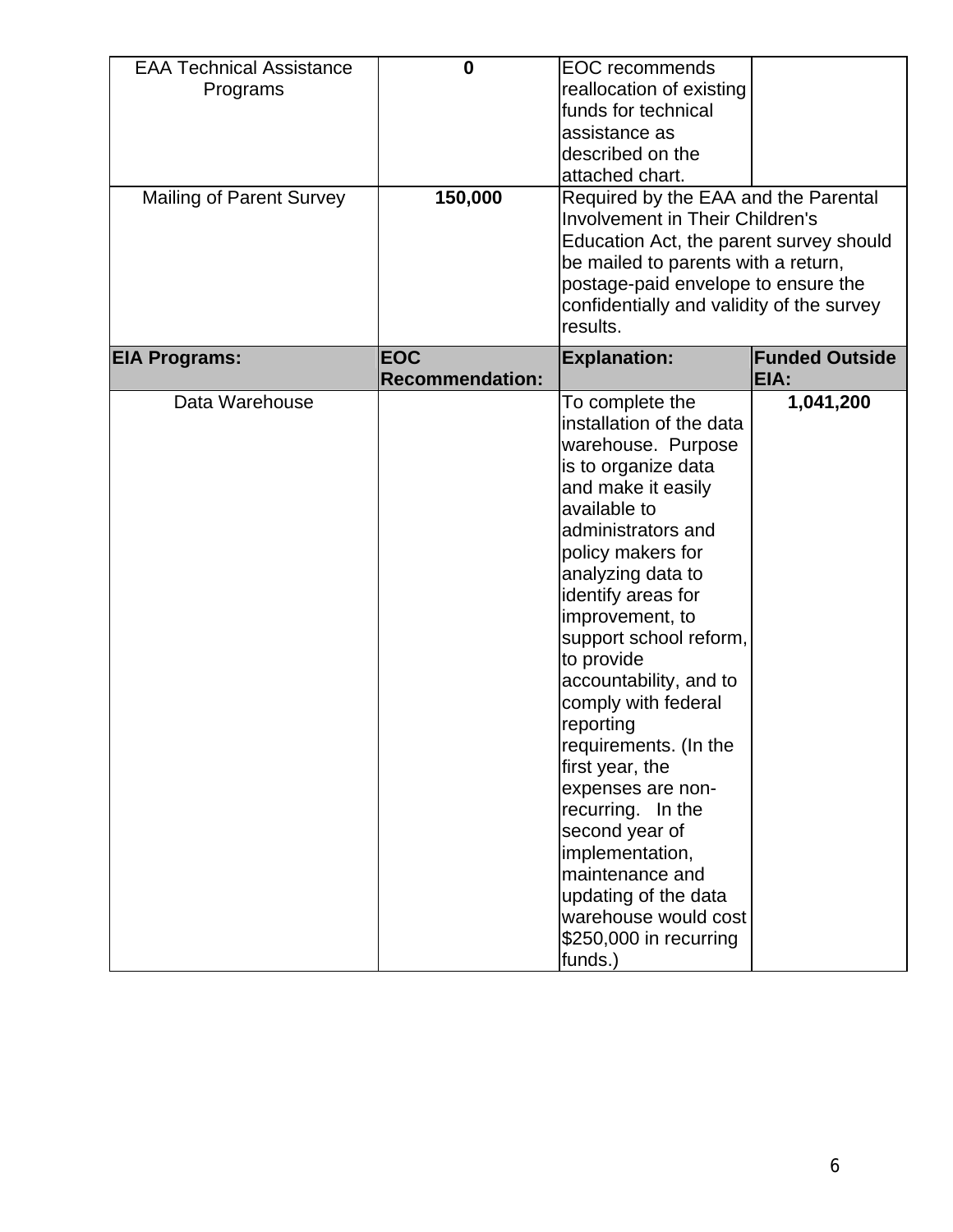| Unique Student Identifier                       |                        | No Child Left Behind                                                   | 1,000,000             |
|-------------------------------------------------|------------------------|------------------------------------------------------------------------|-----------------------|
|                                                 |                        | requires individual                                                    |                       |
|                                                 |                        | student data. Every                                                    |                       |
|                                                 |                        | student will need a                                                    |                       |
|                                                 |                        | unique student                                                         |                       |
|                                                 |                        | identifier. (In the first                                              |                       |
|                                                 |                        | year, all expenses are                                                 |                       |
|                                                 |                        | non-recurring. In the                                                  |                       |
|                                                 |                        | second year of                                                         |                       |
|                                                 |                        | implementation, there                                                  |                       |
|                                                 |                        | would be a recurring                                                   |                       |
|                                                 |                        | cost of \$300,000 for                                                  |                       |
|                                                 |                        | maintenance of the                                                     |                       |
|                                                 |                        | system.)                                                               |                       |
| Web-Based Parent Access to Student Data Through |                        | To allow parents easy                                                  | 1,450,000             |
| <b>Consortium of Districts</b>                  |                        | access to student test                                                 |                       |
|                                                 |                        | scores and other data                                                  |                       |
|                                                 |                        | related to their child.                                                |                       |
|                                                 |                        | (In the first year, all                                                |                       |
|                                                 |                        | costs are non-                                                         |                       |
|                                                 |                        | recurring. In the                                                      |                       |
|                                                 |                        | second year of                                                         |                       |
|                                                 |                        | implementation, there                                                  |                       |
|                                                 |                        | would be a total of                                                    |                       |
|                                                 |                        | \$250,000 in recurring                                                 |                       |
|                                                 |                        | funds to maintain the                                                  |                       |
|                                                 |                        | system and \$100,000                                                   |                       |
|                                                 |                        | in non-recurring funds                                                 |                       |
|                                                 |                        | for equipment,                                                         |                       |
|                                                 |                        | supplies and                                                           |                       |
|                                                 |                        | materials.)                                                            |                       |
| <b>Purchase of Calculators for</b>              |                        | To be used in the                                                      | 2,000,000             |
| End-Of-Course Test for Algebra                  |                        | instruction and testing                                                |                       |
| I/Mathematics for the                           |                        | of students in Algebra                                                 |                       |
| <b>Technologies II</b>                          |                        | I and Mathematics for                                                  |                       |
|                                                 |                        | the Technologies II                                                    |                       |
|                                                 |                        | classes. (All non-                                                     |                       |
|                                                 |                        | recurring funds.)                                                      |                       |
| <b>Palmetto Gold and Silver</b>                 | 2,000,000              | Increase in the awards program from<br>current level of \$1.0 million. |                       |
|                                                 |                        |                                                                        |                       |
| <b>Winthrop Child Abuse</b>                     | (100,000)              | Did not submit a program and budget report                             |                       |
| Awareness                                       |                        | to the EOC                                                             |                       |
| <b>EIA Programs:</b>                            | <b>EOC</b>             | <b>Explanation:</b>                                                    | <b>Funded Outside</b> |
|                                                 | <b>Recommendation:</b> |                                                                        | EIA:                  |
| <b>Kingstree Elementary Project</b>             | (25,000)               | Annually, EOC has recommended that this                                |                       |
|                                                 |                        | program not be funded in the EIA.                                      |                       |
|                                                 |                        |                                                                        |                       |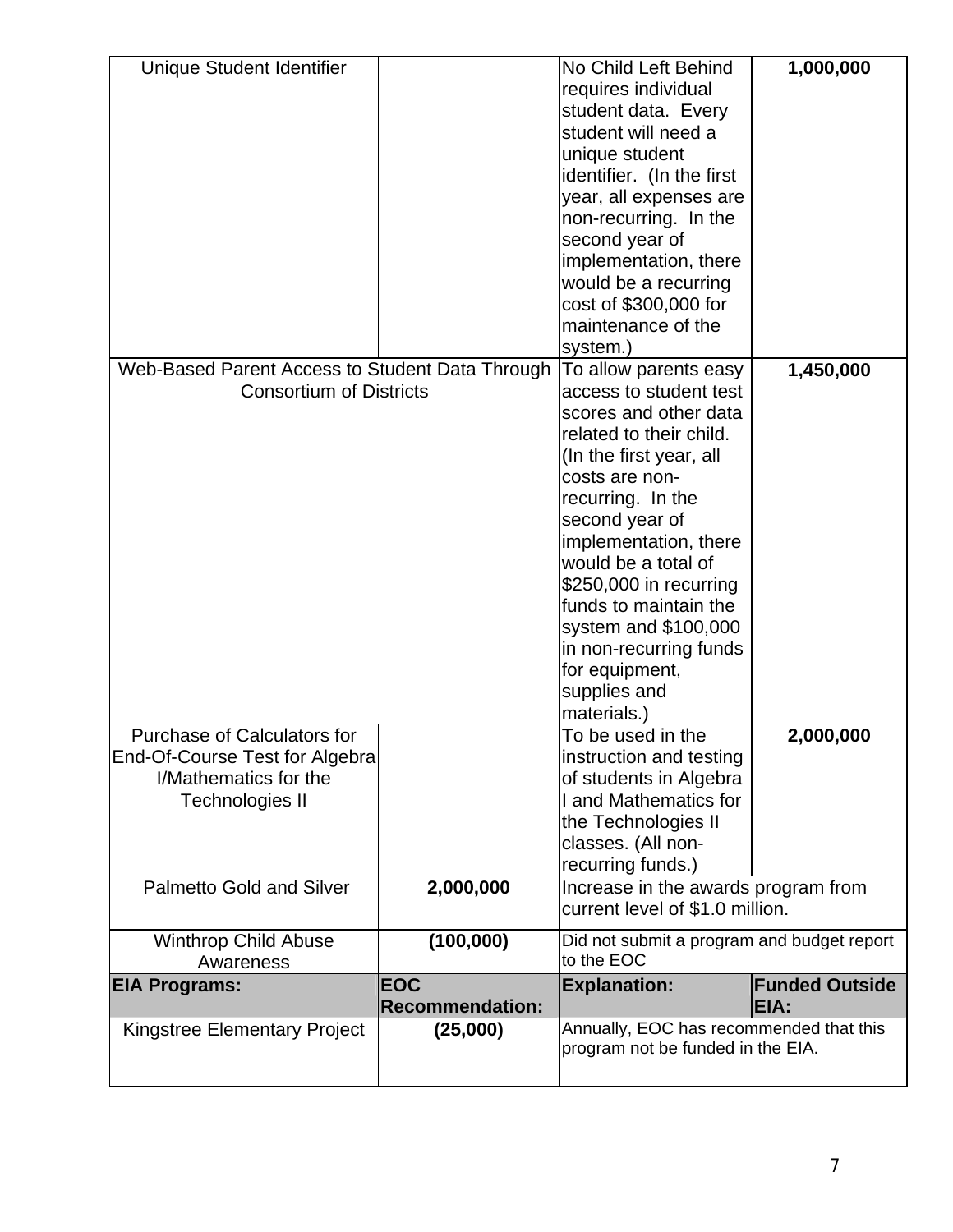| <b>Center for Teacher</b><br><b>Recruitment: Teaching Fellows</b><br>Program               | 1,138,696                            | To fund final year of staggered<br>implementation of the Teaching Fellows<br>Program                                                                                                                                                                                                                                                                   |                               |
|--------------------------------------------------------------------------------------------|--------------------------------------|--------------------------------------------------------------------------------------------------------------------------------------------------------------------------------------------------------------------------------------------------------------------------------------------------------------------------------------------------------|-------------------------------|
| <b>Other Agencies - Teacher</b><br><b>Salary Supplement</b>                                | 725,178                              | To compensate teachers in special<br>schools to SE average                                                                                                                                                                                                                                                                                             |                               |
| <b>Sumter Environmental Initiative</b>                                                     | (94, 947)                            | Funds allocated last year for the program<br>were not expended.                                                                                                                                                                                                                                                                                        |                               |
| <b>INITIATIVES FOR ENSURING</b><br><b>HIGHLY QUALIFIED</b><br><b>LEADERS AND TEACHERS:</b> | <b>EOC</b><br><b>Recommendation:</b> | <b>Explanation:</b>                                                                                                                                                                                                                                                                                                                                    | <b>Funded Outside</b><br>EIA: |
| Professional Development for<br>Superintendents and School<br><b>Board Members</b>         | 151,570                              | To fund six hours of continuing education<br>training for all school board members<br>and superintendents in the state. Initially<br>the training would focus on promoting the<br>academic success of historically<br>underachieving students and higher<br>levels of community and parental support<br>for higher student achievement.                |                               |
| Leadership Consortium Grant<br>Program                                                     | 250,000                              | To fund multi-year grants to school<br>districts who, in collaboration with<br>institutions of higher education, will<br>recruit and educate school personnel and<br>community leaders to become principals.                                                                                                                                           |                               |
| Manpower Planning Unit at<br><b>Center for Teacher Recruitment</b>                         | 195,577                              | To expand responsibilities of the Center<br>for Teacher Recruitment to include the<br>development, implementation, evaluation<br>and coordination of teacher recruitment<br>and retention programs which will result<br>in a sufficient number of qualified<br>teachers in all geographic regions of the<br>state and in all certification categories. |                               |
| <b>Centers of Excellence</b>                                                               | 150,226                              | Three additional centers to support state<br>efforts in raising the academic<br>achievement of students in low<br>performing schools and districts through<br>direct service to schools and districts and<br>through teacher education                                                                                                                 |                               |
| <b>INITIATIVES FOR ENSURING</b><br><b>HIGHLY QUALIFIED</b><br><b>LEADERS AND TEACHERS:</b> | <b>EOC</b><br><b>Recommendation:</b> | <b>Explanation:</b>                                                                                                                                                                                                                                                                                                                                    | <b>Funded Outside</b><br>EIA: |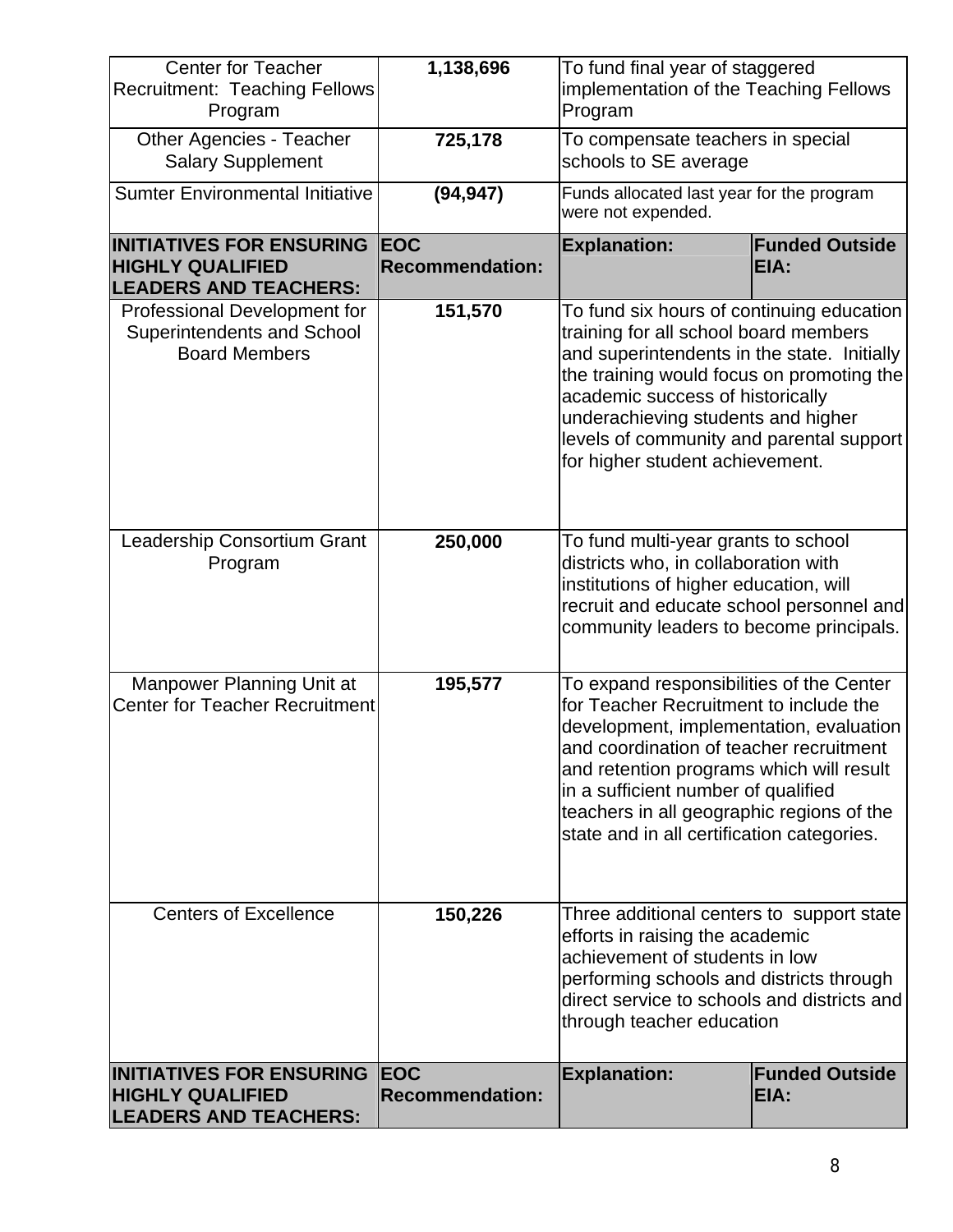| <b>Expansion of Teacher Cadet</b><br>Program                        | 100,000   | To fund 50 high schools that currently do<br>not have Teacher Cadet Programs.                                                                                                                                                                                                           |           |
|---------------------------------------------------------------------|-----------|-----------------------------------------------------------------------------------------------------------------------------------------------------------------------------------------------------------------------------------------------------------------------------------------|-----------|
| <b>Performance Contracts Grant</b><br>Program                       | 250,000   | To provide multi-year grants to school<br>districts for instituting performance<br>contracts with principals and teachers.<br>The contracts would recognize and<br>monetarily reward principals and<br>teachers who meet or exceed specified<br>goals for student academic achievement. |           |
|                                                                     |           |                                                                                                                                                                                                                                                                                         |           |
| <b>TOTAL EIA</b><br><b>RECOMMENDED</b><br><b>INCREASES:</b>         | 3,703,968 |                                                                                                                                                                                                                                                                                         |           |
| <b>TOTAL OTHER FUNDS</b><br><b>RECOMMENDED</b><br><b>INCREASES:</b> |           |                                                                                                                                                                                                                                                                                         | 5,491,200 |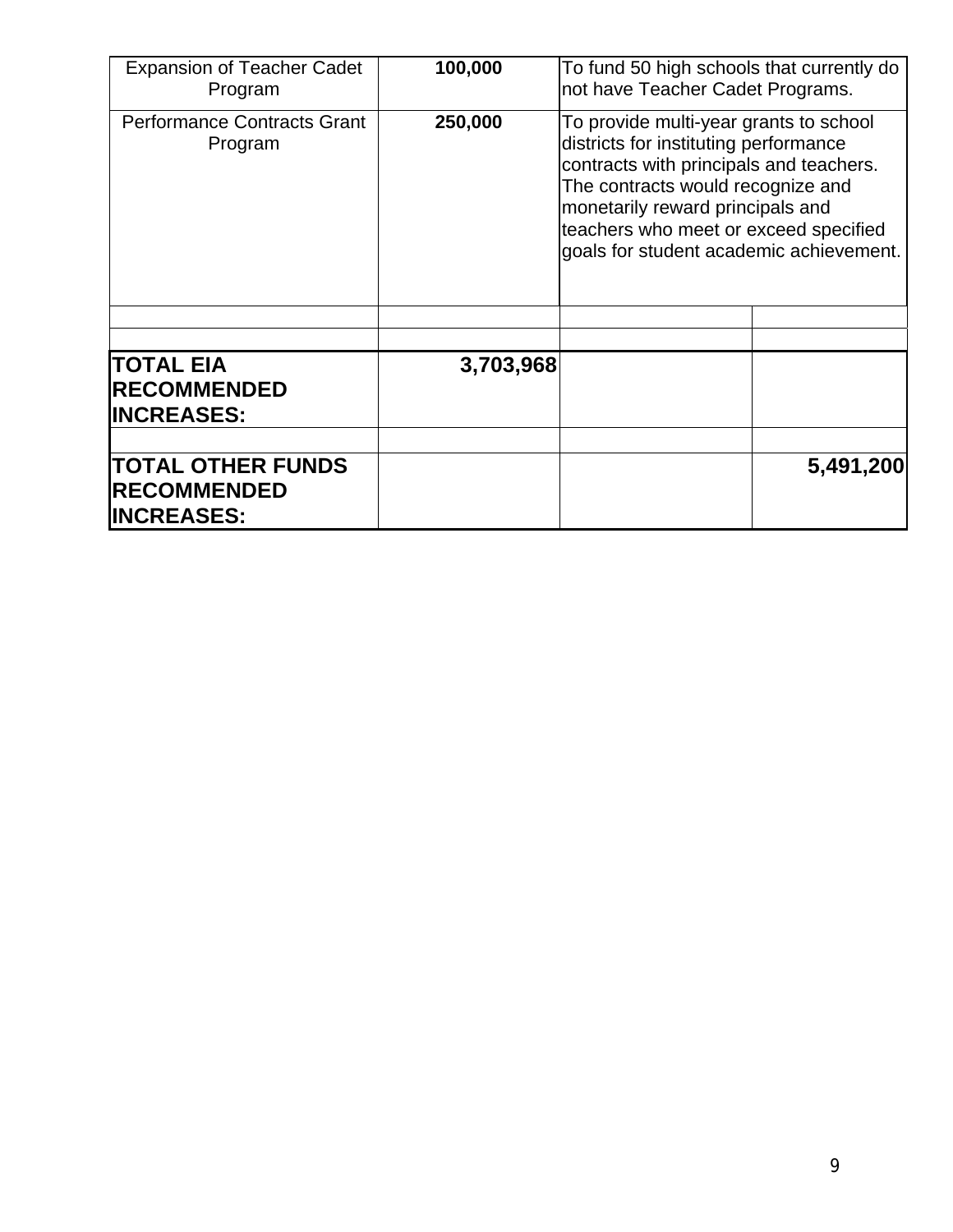| <b>EOC BUDGET RECOMMENDATIONS for the</b>                                |                                            |                                 |                                                                                                                                                                                                                                                                                                                                                                                 |
|--------------------------------------------------------------------------|--------------------------------------------|---------------------------------|---------------------------------------------------------------------------------------------------------------------------------------------------------------------------------------------------------------------------------------------------------------------------------------------------------------------------------------------------------------------------------|
| <b>Technical Assistance Programs of the EAA</b>                          |                                            |                                 |                                                                                                                                                                                                                                                                                                                                                                                 |
| Fiscal Year 2003-04                                                      |                                            |                                 |                                                                                                                                                                                                                                                                                                                                                                                 |
| <b>EAA TECHNICAL</b>                                                     | <b>TOTAL FUNDS</b>                         | <b>EOC</b>                      | <b>Explanation of EOC</b>                                                                                                                                                                                                                                                                                                                                                       |
| <b>ASSISTANCE PROGRAM</b>                                                | <b>APPROPRIATED</b><br><b>IN FY2002-03</b> | Recommendation<br>for FY2003-04 | <b>Recommendation:</b>                                                                                                                                                                                                                                                                                                                                                          |
| <b>Teacher Specialists</b>                                               | 31,592,287                                 | 28,469,400                      | To provide for an<br>additional 73 teacher<br>specialists for a total<br>of 300 teacher<br>specialists which is<br>an average of 5<br>teacher specialists in<br>60 unsatisfactory<br>schools. (Teacher<br>specialists cost<br>\$89,898 for salary<br>and fringe and<br>\$5,000 per teacher<br>specialist for<br>professional<br>development,<br>training, supplies,<br>$etc.$ ) |
| <b>Principal Specialists</b>                                             | 2,270,302                                  | 2,550,030                       | To provide for 2<br>additional principal<br>specialists for a total<br>of 10 principal<br>specialists.<br>(Principal specialists<br>cost \$139,864 in<br>salary and fringes.)                                                                                                                                                                                                   |
| <b>Home Work Centers</b>                                                 | 3,616,376                                  | 5,750,000                       | To fund 230<br>homework centers at<br>\$25,000 per<br>homework center.                                                                                                                                                                                                                                                                                                          |
| <b>External Review Teams</b>                                             | 5,466,872                                  | 598,980                         | To fund 60 External<br><b>Review Audits at</b><br>\$9,893 per audit.                                                                                                                                                                                                                                                                                                            |
| <b>Retraining Grants</b>                                                 | 9,265,645                                  | 9,000,000                       | Grant of \$30,000 per<br>300 eligible schools                                                                                                                                                                                                                                                                                                                                   |
| Curriculum, Materials and Equipment for<br><b>Unsatisfactory Schools</b> |                                            | $\overline{0}$                  | Not Required by<br>EAA                                                                                                                                                                                                                                                                                                                                                          |
| Curriculum, Materials and Equipment for Below<br>Average                 |                                            | $\overline{0}$                  | Not Required by<br>EAA                                                                                                                                                                                                                                                                                                                                                          |
| <b>SDE Training and Support</b>                                          |                                            | $\overline{0}$                  | No Available EIA<br><b>Funds</b>                                                                                                                                                                                                                                                                                                                                                |
| SDE Agency Leadership and<br>Support                                     |                                            | 0                               | No Available EIA<br>Funds                                                                                                                                                                                                                                                                                                                                                       |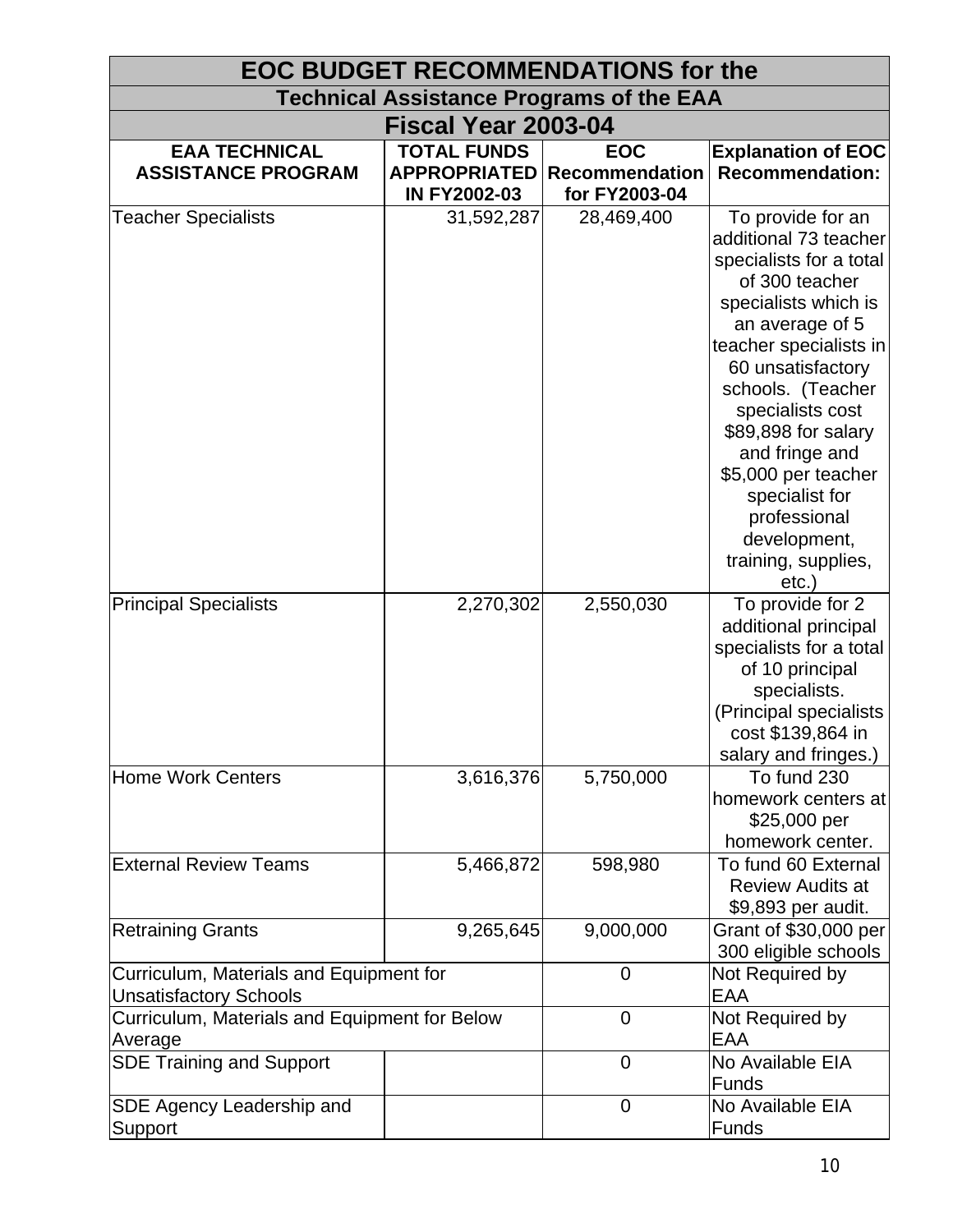| Tiered System:                 |            | 5,843,072  | Provide technical<br>assistance to the<br>170 below average<br>schools based on<br>the external review<br>team evaluation and |
|--------------------------------|------------|------------|-------------------------------------------------------------------------------------------------------------------------------|
|                                |            |            | the tiered system of<br>intervention.                                                                                         |
| <b>Principal Mentor</b>        |            |            | See Tiered System                                                                                                             |
| <b>Principal Leader</b>        |            |            | See Tiered System                                                                                                             |
| <b>Curriculum Specialists</b>  |            |            | <b>See Tiered System</b>                                                                                                      |
| <b>Curriculum /Instruction</b> |            |            | <b>See Tiered System</b>                                                                                                      |
| Facilitator                    |            |            |                                                                                                                               |
| <b>TOTAL:</b>                  | 52,211,482 | 52,211,482 |                                                                                                                               |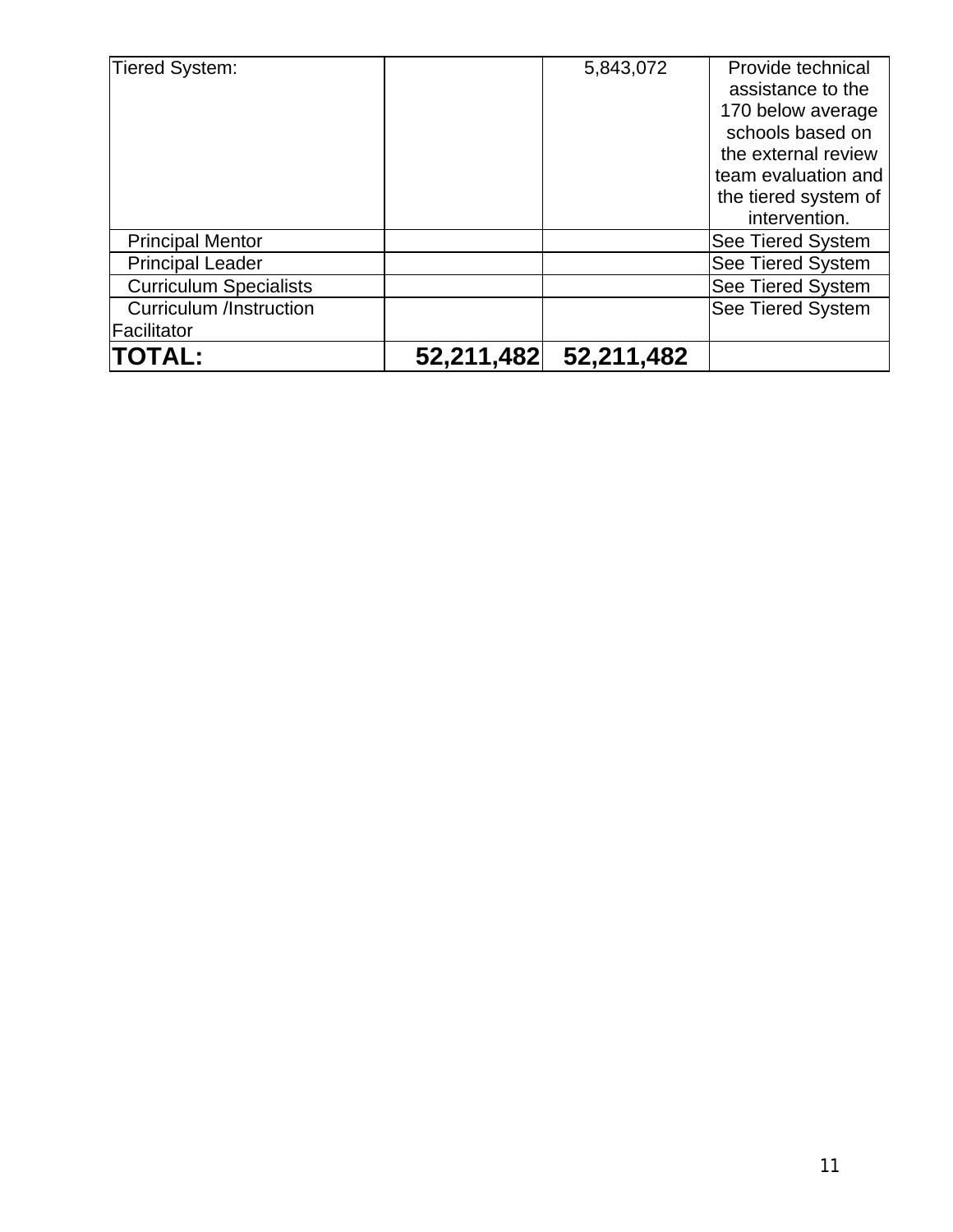# **EDUCATION OVERSIGHT COMMTITEE Proviso Recommendations Regarding EIA and EAA Fiscal Year 2003-04**

**Delete Section 1A.4. which allocates \$402,250 from the Gifted and Talented Program to the Higher Education Awareness Program.** 

#### **Amend Section 1A.19. to reflect the Southeastern average teacher salary projection of \$40,659:**

"The projected Southeastern average teacher salary shall be the average of the average teachers salaries of the southeastern states as projected by the Division of Budget and Analyses. For the current school year the Southeastern average teacher salary is projected to be \$39,551 \$40,659. It is the intent of the General Assembly to exceed the Southeastern average teacher salary as projected by \$300. The General Assembly remains desirous of raising the average teacher salary in South Carolina through incremental increases over the next few years so as to make such equivalent to the national average teacher salary.

Funds appropriated in Part IA, Section 1 XI.C.3. for Teacher Salaries must be used to increase salaries of those teachers eligible pursuant to Section 59-20-50 (b), to include classroom teachers, librarians, guidance counselors, psychologists, social workers, occupational and physical therapists, school nurses, orientation/mobility instructors, and audiologists in the school districts of the state."

### **Amend Section 1A.23. to eliminate funding for the Kingstree Elementary school**

"Of the funds appropriated in Part IA, Section 1 XI.E.3. for EIA Implementation, Other Operating Expenses, \$349,124 may only be used by the State Department of Education to support its contracted program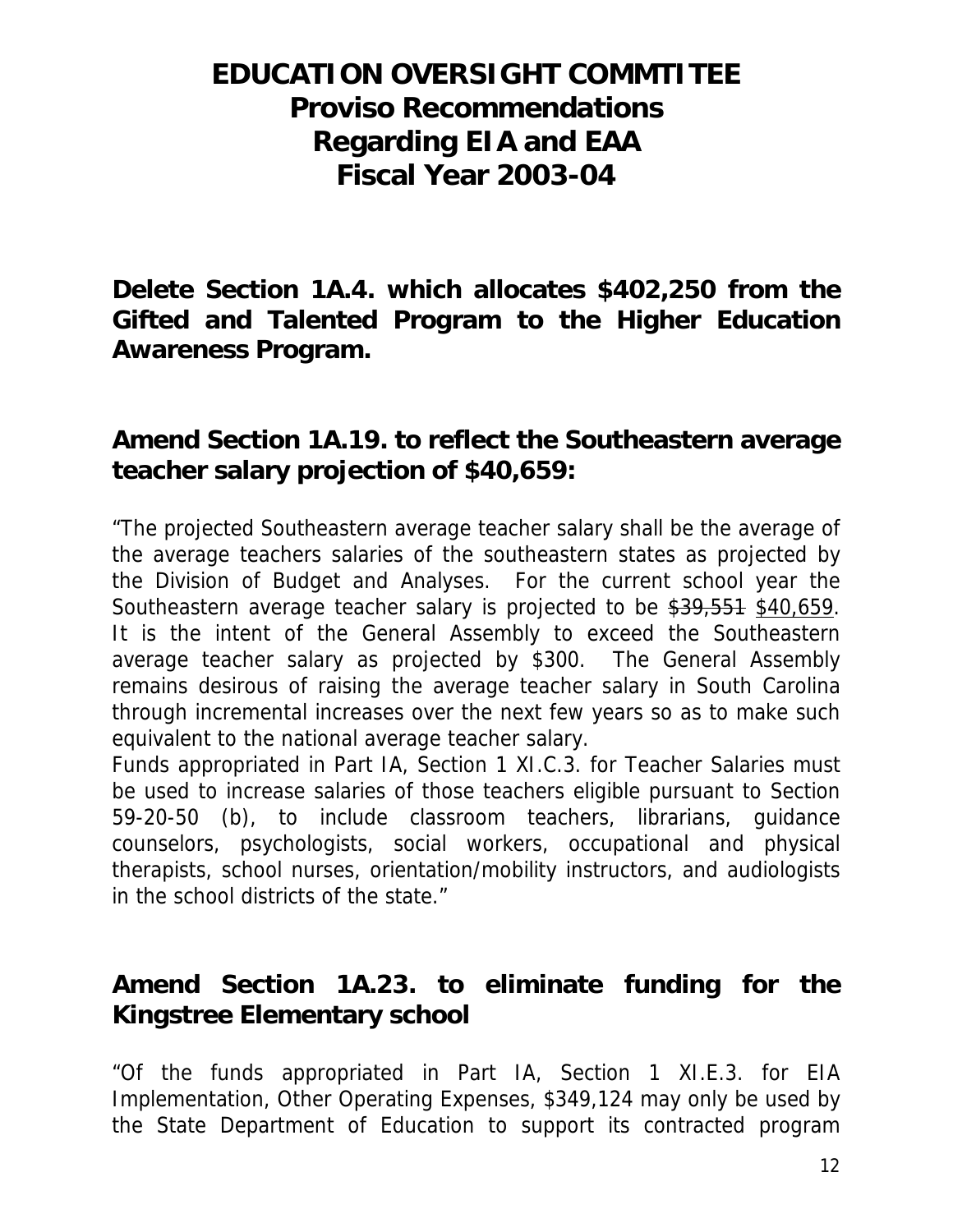evaluations and the conduct of the of the State Board of Education's annual assessment of EIA-funded education reforms and the related report, pursuant to Section 59-6-12. The remaining \$225,000 \$200,000 appropriated in Part IA, Section 1 XI.E.3. for EIA Implementation, Other Operating Expenses shall be used to support the continuation of program and policy evaluations and studies and to support the state's participation in the Middle Grades Project, at no less than \$100,000<del>, the middle grade</del> reading, science and math resource and career exploration project of the sixth grade class at Kingstree Elementary School at no more than \$25,000. Provided further, for the current fiscal year, \$100,000 shall be provided to the South Carolina Educational Policy Center for collaborative projects with the Department of Education and the Education Oversight Committee to provide research based information and consultation services on technical issues related to establishing amore thorough accountability system for public schools, school districts, and the K-12 education system."

### **Amend Section 1A.24. to increase funding for the Teaching Fellows Program by \$1,138,696, the Teacher Cadet Program by \$100,000, and the budget of the Center for Teacher Recruitment by \$195,577 to reflect expanded responsibilities of the Center regarding manpower planning unit.**

"Of the funds appropriated in Part IA, Section 1 XI.F.3. for the Teacher Recruitment Program, the S.C. Commission on Higher Education shall distribute a total of  $$4,701,751$   $$6,136,024$  to the S.C. Center for Teacher Recruitment for a state teacher recruitment program, of which \$3,146,056 \$4,284,752 must be used for the Teaching Fellows Program and of which \$200,000 must be used for specific programs to recruit minority teachers, and shall distribute \$467,000 to S.C. State University to be used only for the operation of a minority teacher recruitment program and therefore shall not be used for the operation of their established general education programs. The S.C. Commission on Higher Education shall ensure that all funds are used to promote teacher recruitment on a statewide basis, shall ensure the continued coordination of efforts among the three teacher recruitment projects, shall review the sue of funds and shall have prior program and budget approval. The S.C. State University program, in consultation with the Commission on Higher Education, shall extend beyond the geographic area it currently serves. Annually, the Commission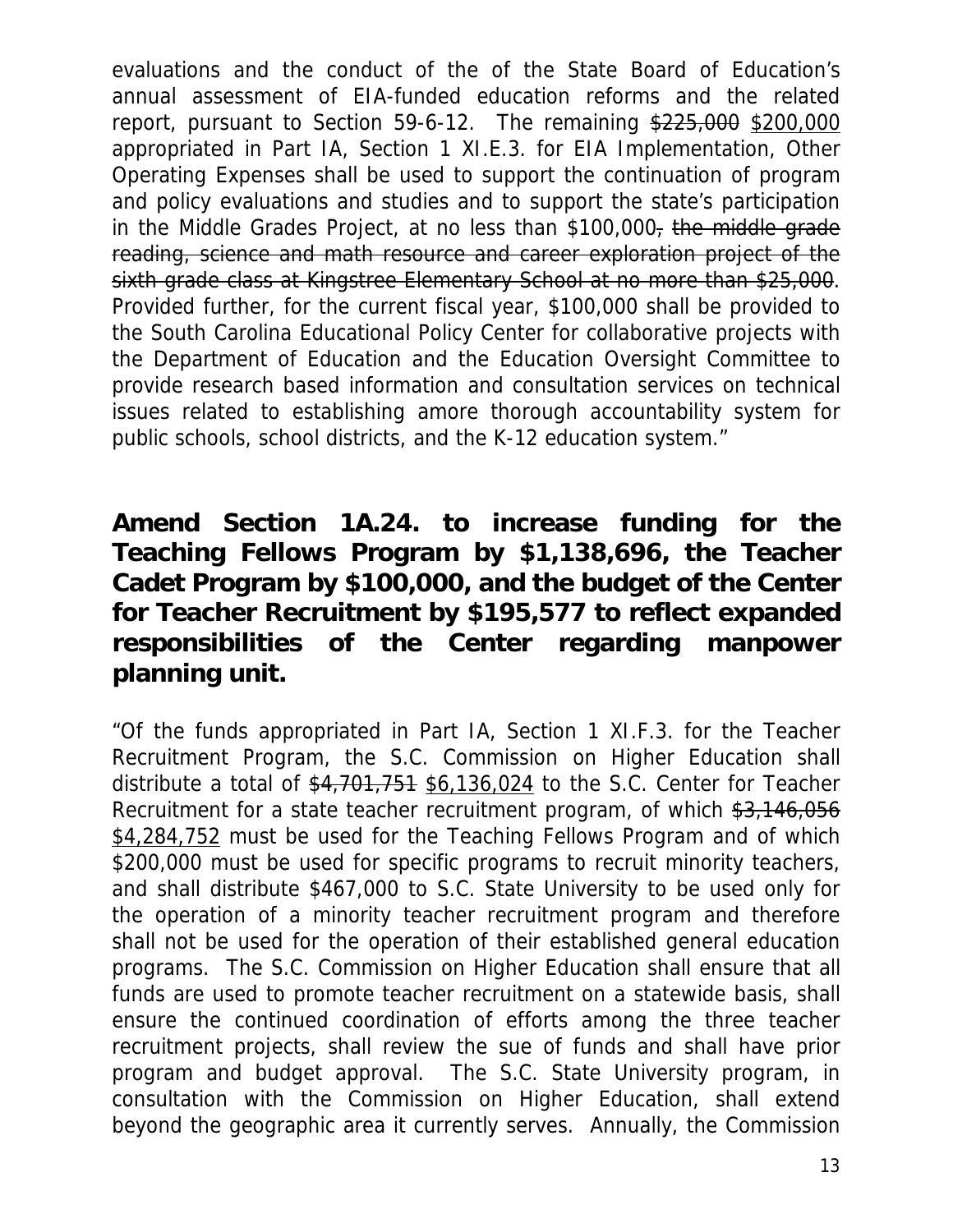on Higher Education shall evaluate the effectiveness of each of the teacher recruitment projects and shall report its findings and its program and budget recommendations to the House and Senate Education Committees, the State Board of Education and the Education Oversight Committee by October 1 annually, in a format agreed upon by the Education Oversight Committee and the Department of Education."

### **Amend Section 1A.27. to delete funding for the Winthrop Child Abuse Awareness program:**

"Funds appropriated in Part IA, Section 1 X1.B. for the Parenting/Family Literacy Programs and allocated to the school districts for parenting projects in the prior fiscal year may be retained and expended by the school districts for the same purpose during the current fiscal year. Of the funds appropriated in Part IA, Section 1 XI.B. for the Parenting/Family Literacy, \$100,000 must be used for the Child Abuse Awareness and Prevention Project at Winthrop University and \$125,000 must be used for the Accelerated Schools Project at the College of Charleston."

#### **Amend Sections 1.43. and 1A.45. to stipulate that the average number of teacher specialists per school cannot exceed five and to allow the Department to place teacher specialists across grade levels and core subject areas including special education.**

"Notwithstanding any other provision of law, the Department of Education may assign teacher specialists, principal specialists, principal leaders, and curriculum specialists to schools designated as unsatisfactory or below average according to the enrollment of the school and as recommended by the review team. Teacher specialists may be assigned to kindergarten level, if recommended by the review team. Furthermore, the average number of teacher specialists assigned to schools must not exceed five. Teacher specialists may be placed across grade levels and across core subject areas when placement meets program criteria based on external review team recommendations, need, number of teachers receiving support, and certification and experience of the specialist. A teacher specialist may be assigned to support classroom teachers in the area of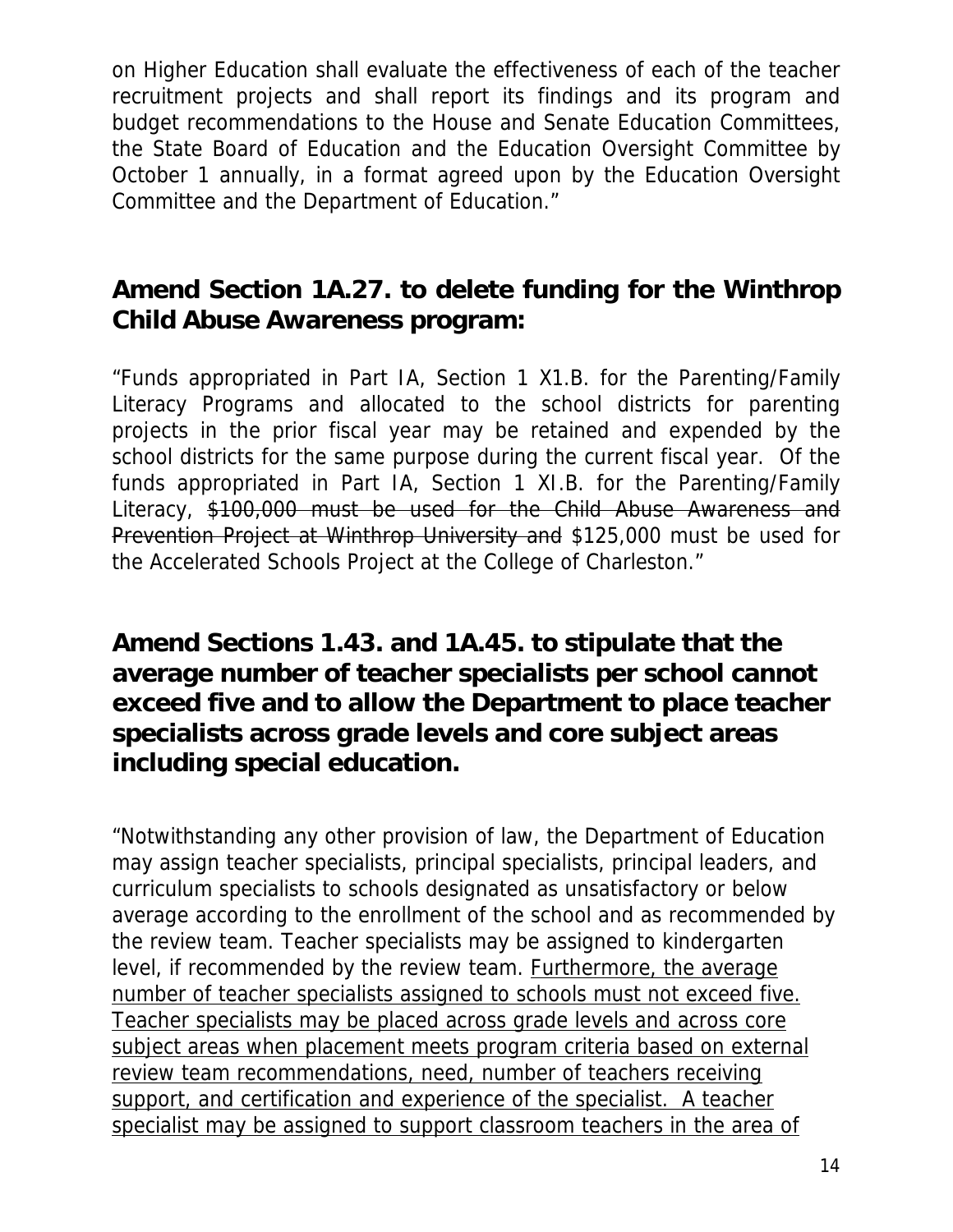special education when warranted by the needs of the student population, recommended by an external review team, and approved by the State Board of Education. Retired educators may be hired as teacher specialists, principal specialists, principal leaders, or curriculum specialists and shall be exempt from the earnings limitations of the State Retirement System. Teacher specialists who have successfully completed three years of service as a teacher specialist may reapply for assignment as a teacher specialist. Unsatisfactory schools that had previously received technical assistance under the Impaired School District Program may continue to receive the service of teacher specialists provided by the State for a fourth year if recommended by the review team and approved by the State Board of Education if the school meets the criteria of the tier proposal. Teacher specialists who serve beyond three years are no longer guaranteed employment in their previous district as provided in Section 59-18-1530 (F) of the South Carolina Code of Laws. A principal specialist may be continued for a third year if requested by the local school board, recommended by the external review team, and approved by the State Board of Education. For the third year, only the principal specialist salary supplement will be paid by the State. Provided, further, that the Education Oversight Committee and the State Department of Education shall examine base and supplementary compensation for teacher specialists and those fulfilling similar responsibilities in other states to determine if adjustments in the compensation should be made to encourage teacher specialists to serve rural areas. Recommendations should be provided to the General Assembly by December 31, 2002 annually."

#### **Amend Proviso 1A.46. to allow the annual report card to be printed in two color inks.**

"The State Department of Education is prohibited from printing the Annual School and District Report Card in more than two color inks any other color other than black and white. School districts must advertise the results of their schools' report cards in an audited newspaper of general circulation in their geographic area within 45 days. If the audited newspaper has previously published the entire report card results as a news item, this requirement is waived for the school and district."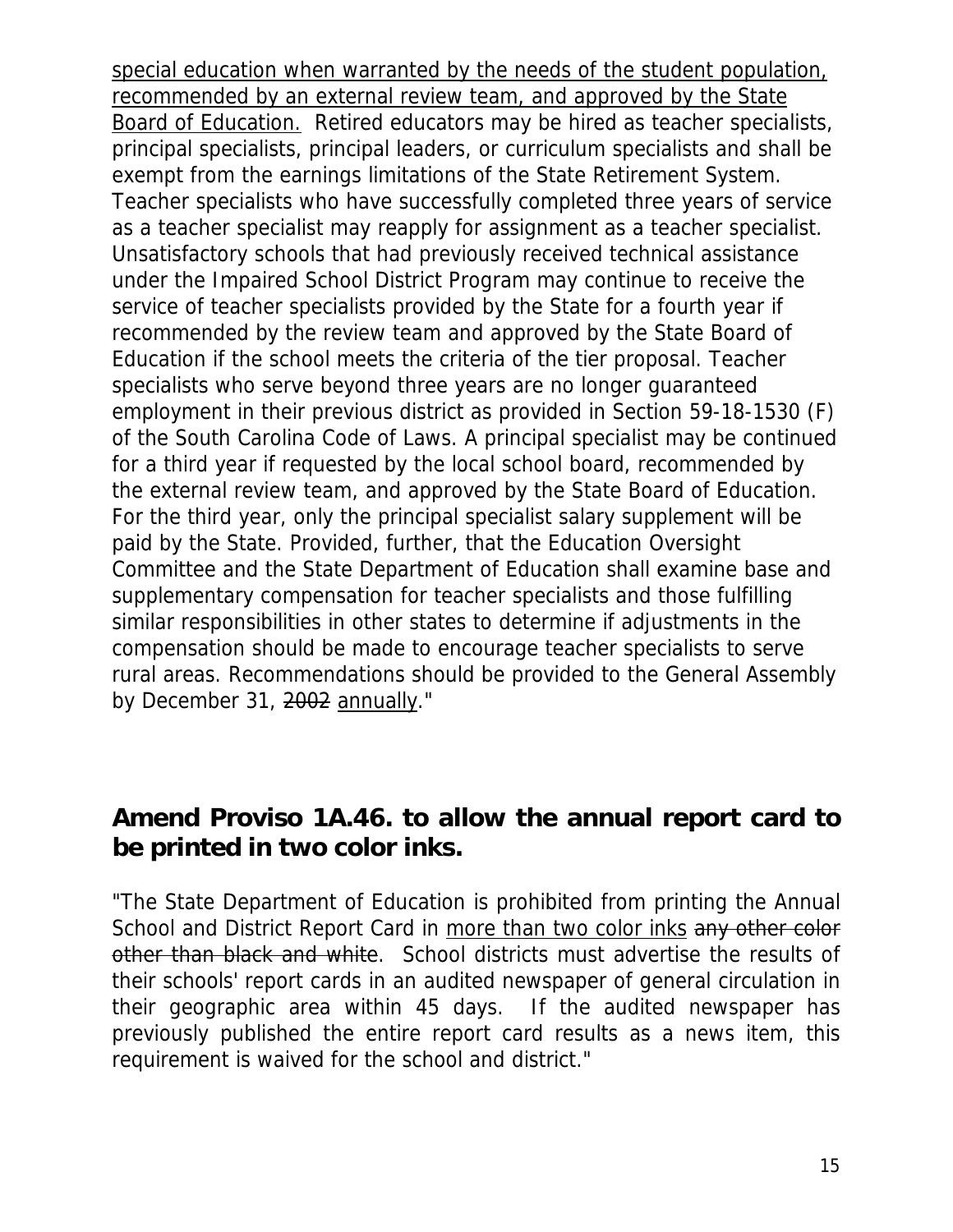#### **The Following Provisos are New Provisos:**

### **Professional Development for Superintendents and School Board Members**

"Of the funds allocated for Leadership, \$151,570 must be expended on professional development for school board members and superintendents. Each fiscal year, all school board members and superintendents must attend a minimum of six hours of continuing education training. The Department of Education may contract with independent entities to provide the training. For the current fiscal year, the training must focus on providing professional development so that governing boards and superintendents can take actions to promote the success of historically underachieving students and to promote higher levels of community and parental support for higher student achievement. The funds must be used only for the cost of the training and for mileage reimbursement for school board members and superintendents. No more than ten percent of the funds appropriated for the training may be used to cover the cost of supplies and administration. By August 1 of the following fiscal year, the Department of Education must report to the House Education and Public Works Committee, the Senate Education Committee, and the Education Oversight Committee the names of the individuals who complied with this requirement."

#### **Leadership Consortium**

"Of the funds appropriated for Leadership Development, \$250,000 must be used to provide multi-year grants to school districts who, in collaboration with institutions of higher education, are recruiting and educating school personnel and community leaders to become principals. Grant recipients will be selected by a committee composed of two members from the Education Oversight Committee, two members from the State Board of Education, and two members from the Commission on Higher Education. All awards will be made no later than October 1 of the fiscal year. No later than January 1 of each subsequent fiscal year, the selection committee shall report to the State Board of Education and to the Education Oversight Committee on the effectiveness of the grants in recruiting education leaders."